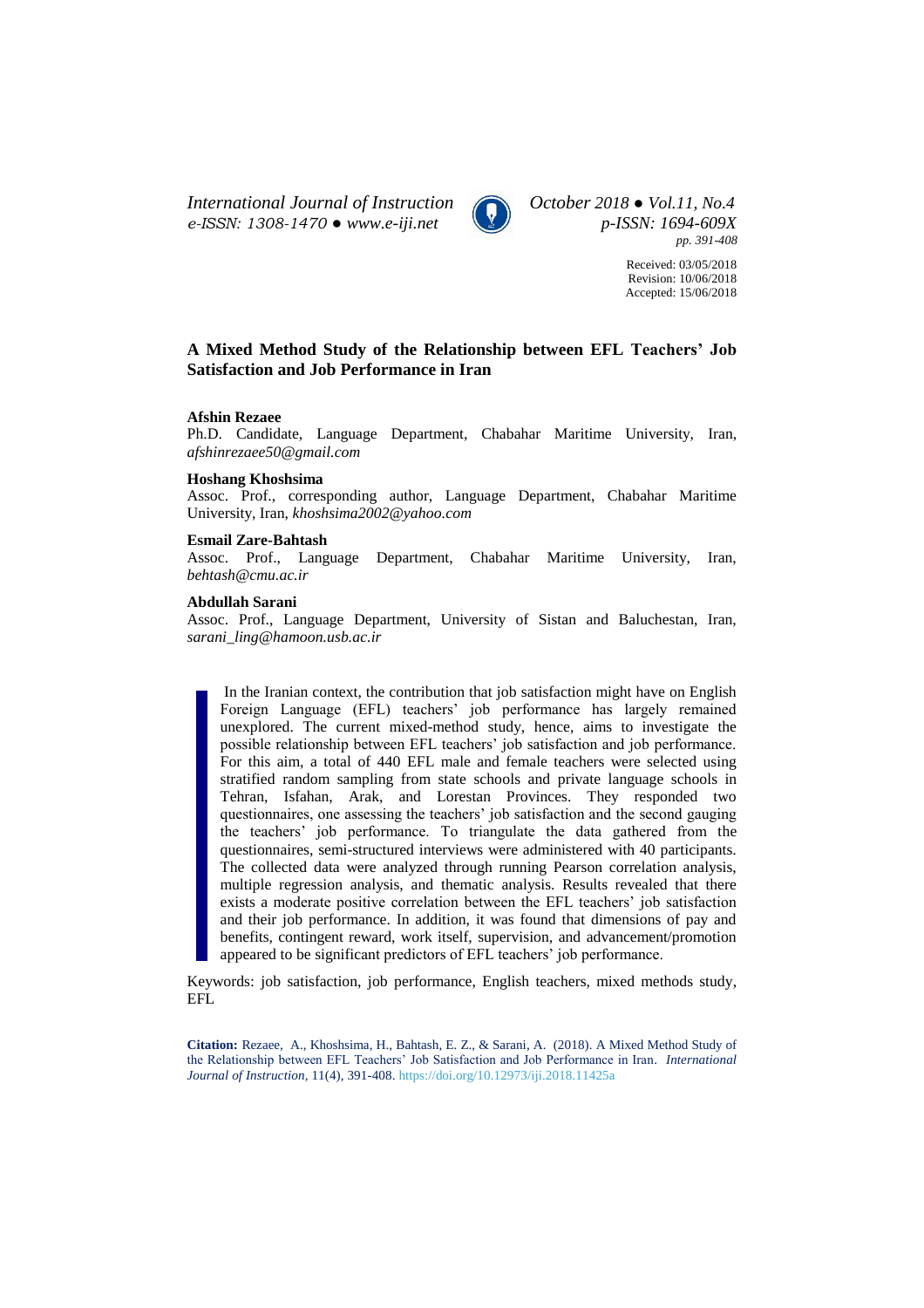# **INTRODUCTION**

Teachers should be regarded as the most important group of professionals for securing the future of a nation. High quality education and successful reforms of educational systems are the result of well-trained, motivated, committed, and satisfied teachers (Nguni, 2005). Masanja (2013) opines that teachers' job satisfaction is a vital factor for any educational organization to be effective in terms of performance and progress. In actuality, job satisfaction is a primary indicator of teachers' performance concerning teaching and other routine responsibilities. The study of teachers' job satisfaction and job performance in teaching has become imperative for the Ministry of Education, administrators, academicians, and school heads at large scale (Masanja, 2013). Attempts to enhance performance in schools are more meaningful if the dimension of teachers' job satisfaction can be seriously taken into account. In general terms, it seems reasonable to argue that when employees in an organization are satisfied, they will render services to the employer and customers very efficiently and effectively (Mbua, 2003).

In the literature, diverse definitions for job satisfaction have been presented. Job satisfaction has been diversely perceived in terms of concept, values, belief, and interest. According to Badreya (2010), job satisfaction is a complex concept which is related to multiple factors. In fact, it is an attitude toward one's work and the related emotions, beliefs, organizational environment, and motivation (Jex & Britt, 2008). It illustrates why employees behave as they do toward accomplishing personal and organizational goals. In sum, according to Robbins (2010), job satisfaction can be defined as an attitude or feeling about the job itself. In other words, job satisfaction is connected to how people feel about their jobs and their different aspects.

An employee's job satisfaction can be affective and cognitive. Affective job satisfaction is the extent of pleasurable emotional feelings that an individual has about diverse dimensions of his/her job situation. On the other hand, cognitive job satisfaction is the extent of an employee's perception, feelings and responses, with particular aspects of their jobs, such as pay, pension arrangements, working hours and numerous other aspects of their jobs (Kosi, Sulemana, Boateng & Mensah, 2015). Research findings have reported a number of factors in relation to job satisfaction. These factors include individual factors such as age, gender, education level, and marital status as well as environmental factors such as salary, benefits, promotion, nature of work and supervision. Demographic characteristics define individuals even before entrance into the job and subsequently make variations in job satisfaction across subgroups (Ahmad, Ing, & Bujang, 2014).

One of the first and most comprehensive model on job satisfaction was developed by Hackman and Oldham (1976). Based on their model, employees collect information about the job, the workplace and the organization and cognitively assess these elements in order to determine the level of satisfaction (Jex & Britt, 2008). It was suggested that five job characteristics, including skill variety, task identity, task significance, autonomy, and feedback are the crucial factors for job satisfaction. Indeed, it was argued that jobs can be analyzed for their motivating potential by using those five dimensions,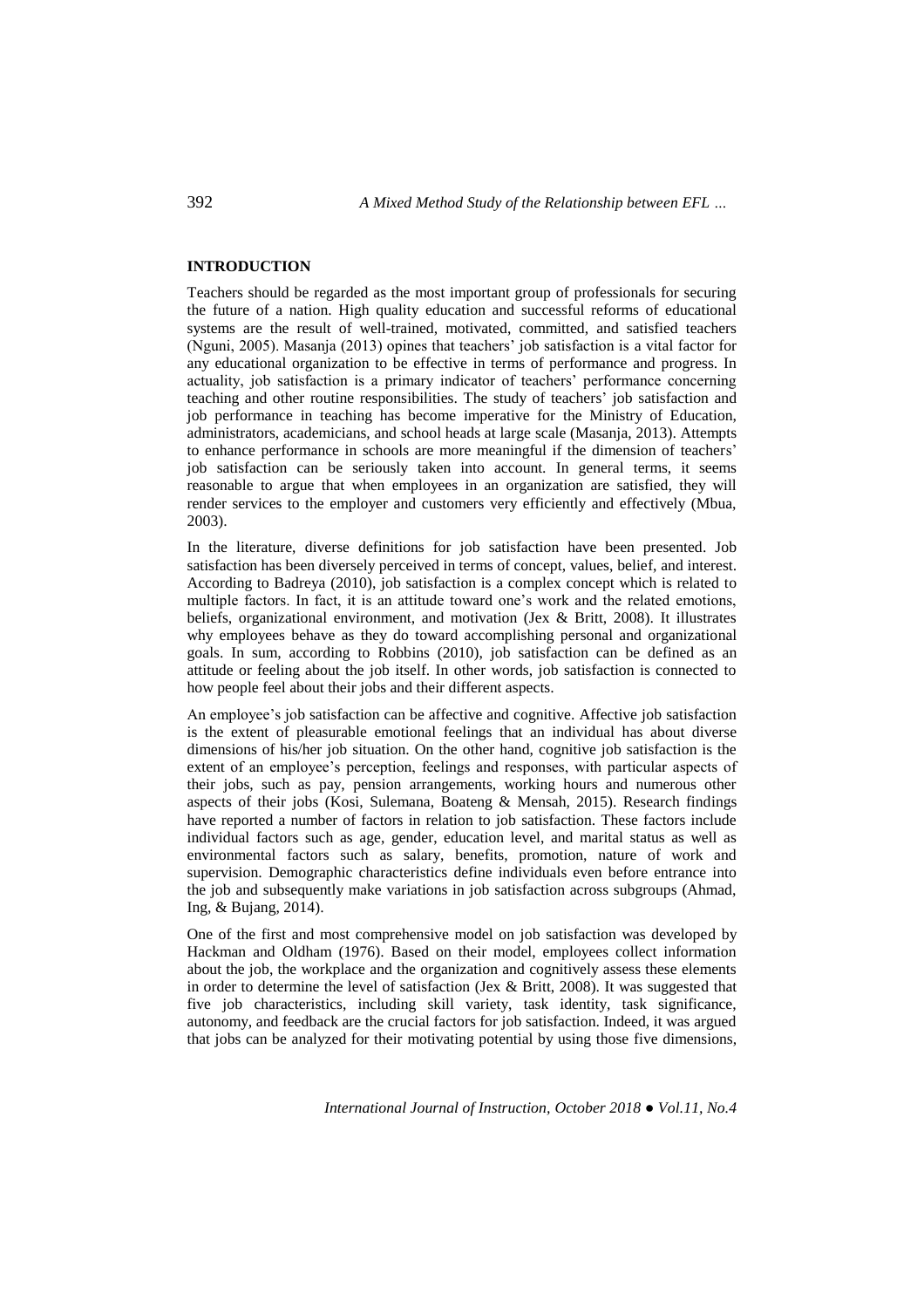and can then be redesigned in order to eliminate their dissatisfying aspects. In general, the development of the job characteristics model was built upon the premise that specific core characteristics must exist in work settings so as to create job outcomes of high job satisfaction, high performance, and low employee turnover (Hackman, 1980).

As noted earlier, attainment of a high level of performance through productivity and efficiency has always been an organizational goal of high priority. In order to do that, a highly satisfied work staff is a cardinal necessity to achieve more productive performance in an organization. Job performance is conceptualized simply in output terms as the achievement of quantified objectives. But performance is a matter not only in what people achieve but how they achieve it. According to Kohli and Deb (2008), performance is a behavior or action that is relevant for the achievement of organization's goals and that can be measured in terms of the level of proficiency or contribution to goals that are represented by a particular action or set of actions. Armstrong (2006) considered job performance as the accomplishment, execution, carrying out, and working out of anything ordered or undertaken. He sees that high performance results from appropriate behaviour, especially discretionary behavior, and the effective use of knowledge, skills and competencies. Rashidpoor (2000) comments further that job performance is a set of behavior and actions which a person shows in relation to his/her job. In other words, it is the amount of efficiency gained due to the person's job type (training, producing or servicing).

Similarly, George and Jones (2005) maintain that the level of performance is an evaluation of the results of a person's work behaviour. This involves determining how well or poorly a person performed to accomplish a task. In the context of this study, 'job performance' is defined as a function of how the content of the school's work is effectively accomplished by a teacher. It refers to the actions of the teacher in performing certain jobs or duties in the school system. Furthermore, teacher job performance may be perceived as the willingness of teachers to fulfil the work place tasks and responsibilities for the success of their respective schools.

Job performance is a critical antecedent of performance management. A job consists of a number of inter-related tasks, duties, and responsibilities which a job holder needs to carry out, whereas performance is a behavior or action that is relevant for the organization's goals and that can be measured in terms of the level of proficiency or contribution to goals that are represented by a particular action or set of actions (Faiborother, 2008). This implies that job performance involves certain *functional* as well as *behavioral* competencies. Kohli and Deb (2008) assert that a number of factors tend to impact job performance, including knowledge, motivation, feedback, leadership, and personality.

The linkage between job satisfaction and job performance has been critically examined in a variety of organizational settings (Judge, Thoresen, Bono & Patton, 2001). Overall, the results are inconclusive. Some studies found that there is not much relationship between job satisfaction and job performance (Iaffaldano & Muchinsky, 1985; Kohli & Deb, 2008). On the other hand, other analyses of job satisfaction literature have concluded that job satisfaction and job performance are related (Mlyyuka, 2015;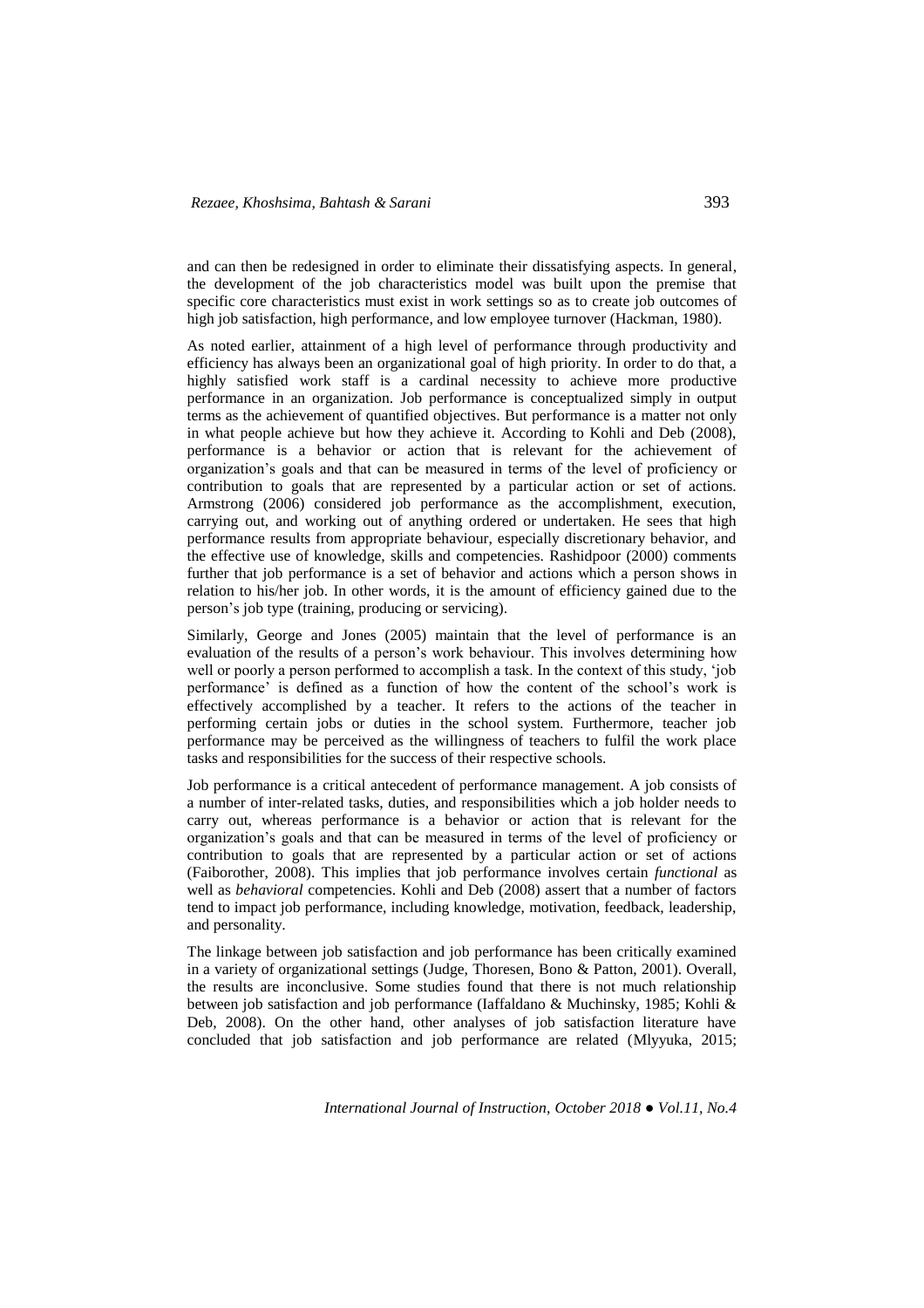Ogundele & Olarewaju, 2014). Indeed, interest in the topic continues to be written about to date. A common assumption among managers has been that employees who are more satisfied in their work tend to be more productive. The question at hand is whether satisfied employees really work harder. If they do, is it because they are satisfied or vice versa?

It seems necessary to conduct a study to enable policy makers in the Ministry of Education in Iran to enhance their insights in plans that promote job satisfaction and job performance among EFL teachers. As it is clear-cut, teachers play a very significant role in the education sector; thus investigating the dimensions that are related to their job satisfaction and performance is essential. In line with this significance, it was aimed to cast light on the possible correlation between the Iranian EFL teachers' job satisfaction and job performance in a mixed method study.

## **EMPIRICAL STUDIES**

In this part, some of the studies related to the current research are critically examined. In one of the early studies, Ostroff (1992) explored the relationship between teachers' job satisfaction and organizational performance using the data collected from 13, 808 junior and senior high school teachers. He found a strong relationship between teachers' job satisfaction and their job performance at the organizational level. He also found that satisfaction and other job-related attitudes, including commitment, adjustment, and psychological stress are highly correlated with school effectiveness.

In another study, Peng (2014) examined the relationship between job satisfaction of Taiwanese university librarians and their job performance. The findings revealed that both intrinsic and extrinsic job satisfaction contributed to the participants' expected level of task performance and contextual performance (or job performance as a single latent variable). However, she found that the effect of intrinsic job satisfaction on job performance was greater in comparison with extrinsic satisfaction. Thus, she argued that the idea of offering intangible rewards to those working in service industries in the nonprofit sector with lower wages might be an effective one, but in careers such as librarianship, *intrinsic* motivation has a more important role and contributes more to job performance. The problem with this study was that it could not disclose the reasons behind the findings.

Imran, Arif, Cheema, and Azeem, (2014) aimed at investigating the relationship between job satisfaction, job performance, attitude towards work, and organizational commitment in teaching staff in Pakistan. The sample of the study comprised of 200 employees among teaching staff selected through random sampling method. Their results indicated that there was a strong positive relationship between job satisfaction and job performance as well as a significant positive linkage between organizational job performance and attitude toward the work.

Finally, in the Iranian context, Soodmand Afshar and Doosti (2016) conducted a study investigating the differences between satisfied and dissatisfied Iranian junior secondary school teachers in terms of their job performance from the teachers and students' perspectives. 64 Iranian English teachers and 1774 of their students were selected. The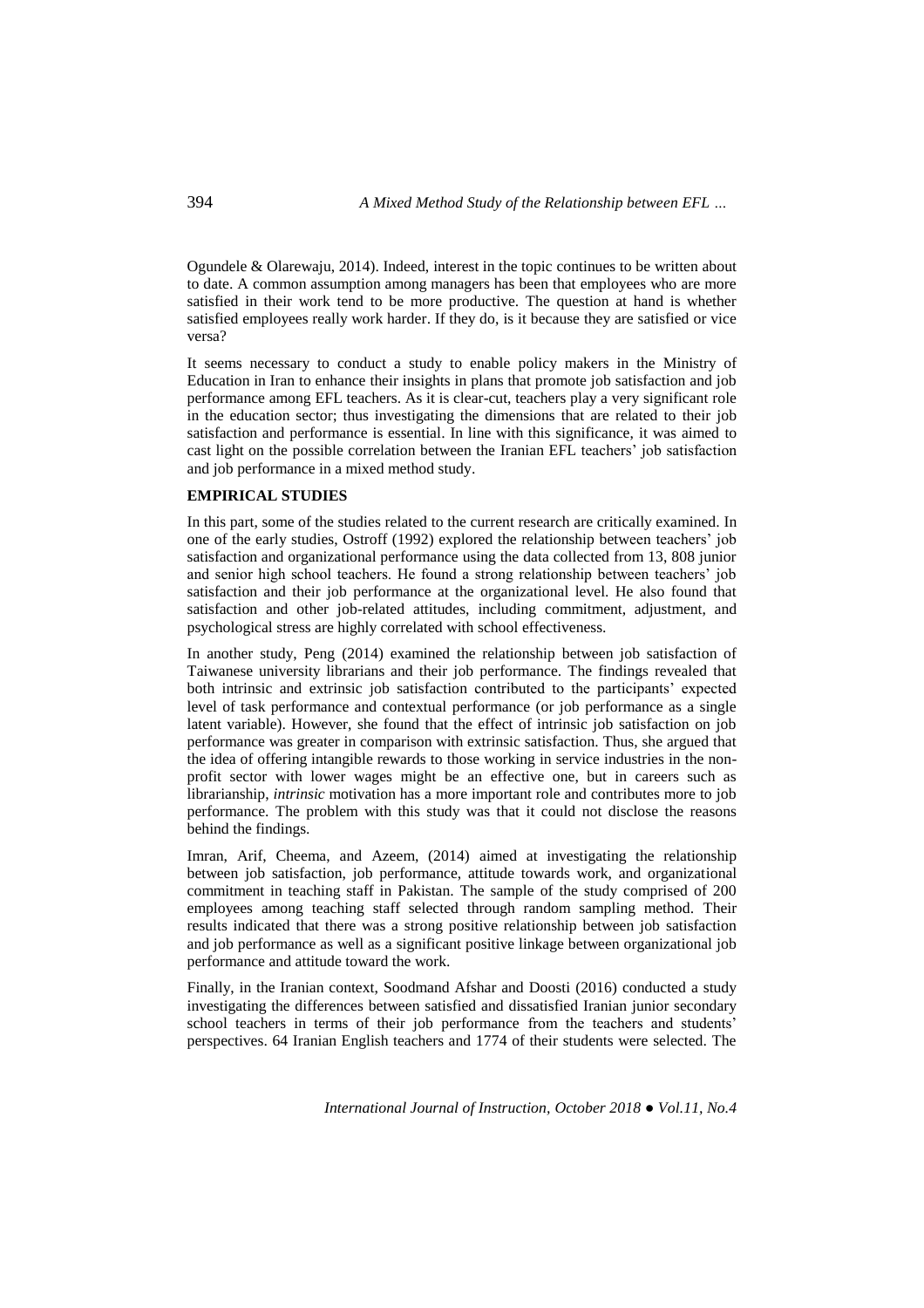results indicated that satisfied teachers significantly differed from their dissatisfied counterparts in terms of their job performance. The findings also showed a significant difference between the students' evaluation of their teachers' job performance compared to the teachers' self-evaluation of their own job performance.

It seems that many factors influence the EFL teachers' job performance in Iran. A key factor and one that has remained largely unexplored in the Iranian context is EFL teacher' job satisfaction. Hence, it is necessary to explore the possible contribution that job satisfaction has on the job performance of the EFL teachers and to take practical steps to improve the EFL teachers' job performance by honing their job satisfaction. However, as can be seen from the presented studies, it can be inferred that there has been a paucity of a nation-wide study to explore the contribution of job satisfaction to job performance in second language education in the Iranian EFL context. Therefore, the current mixed method study aims to cast lights on the possible relationship between EFL teachers' job satisfaction and job performance by answering the following research questions:

1. Is there any significant relationship between Iranian EFL teachers' job satisfaction and job performance?

2. Which job satisfaction factors determine job performance of EFL teachers?

3. In which ways can job satisfaction affect job performance from the EFL teachers' perspectives?

## **METHOD**

### **Design**

The current research study in terms of design can be considered as mixed method approach, since the required data were collected through distributing some questionnaires and administering semi-structured interviews. According to Mackey and Gass (2016), by merging both quantitative and qualitative research, the researchers can obtain a deep understanding about the research topic. One of the distinguishing factors of mixed method study is triangulation in which the researchers are able to identify aspects of a phenomenon more accurately by approaching it from different vantage points using different methods and techniques. Hence, to get more comprehensive understandings in relation to the linkage between EFL teachers' job satisfaction and job performance, a mixed method approach was employed.

# **Participants**

In the present investigation, the sample was selected from various state school and private language schools in Tehran, Isfahan, Arak, and Lorestan Provinces in Iran. The sample consisted of a total 440 EFL male and female teachers, 230 from private schools and 210 from state schools. Great care was exercised to select a representative sample of both groups of teachers using proportional stratified random sampling. Due to the logistical limitations related to recruiting a homogeneous sample, the participants' age, qualification, and years of experience were not controlled. The participation was voluntary and the participants' identity was remained anonymous and they were kept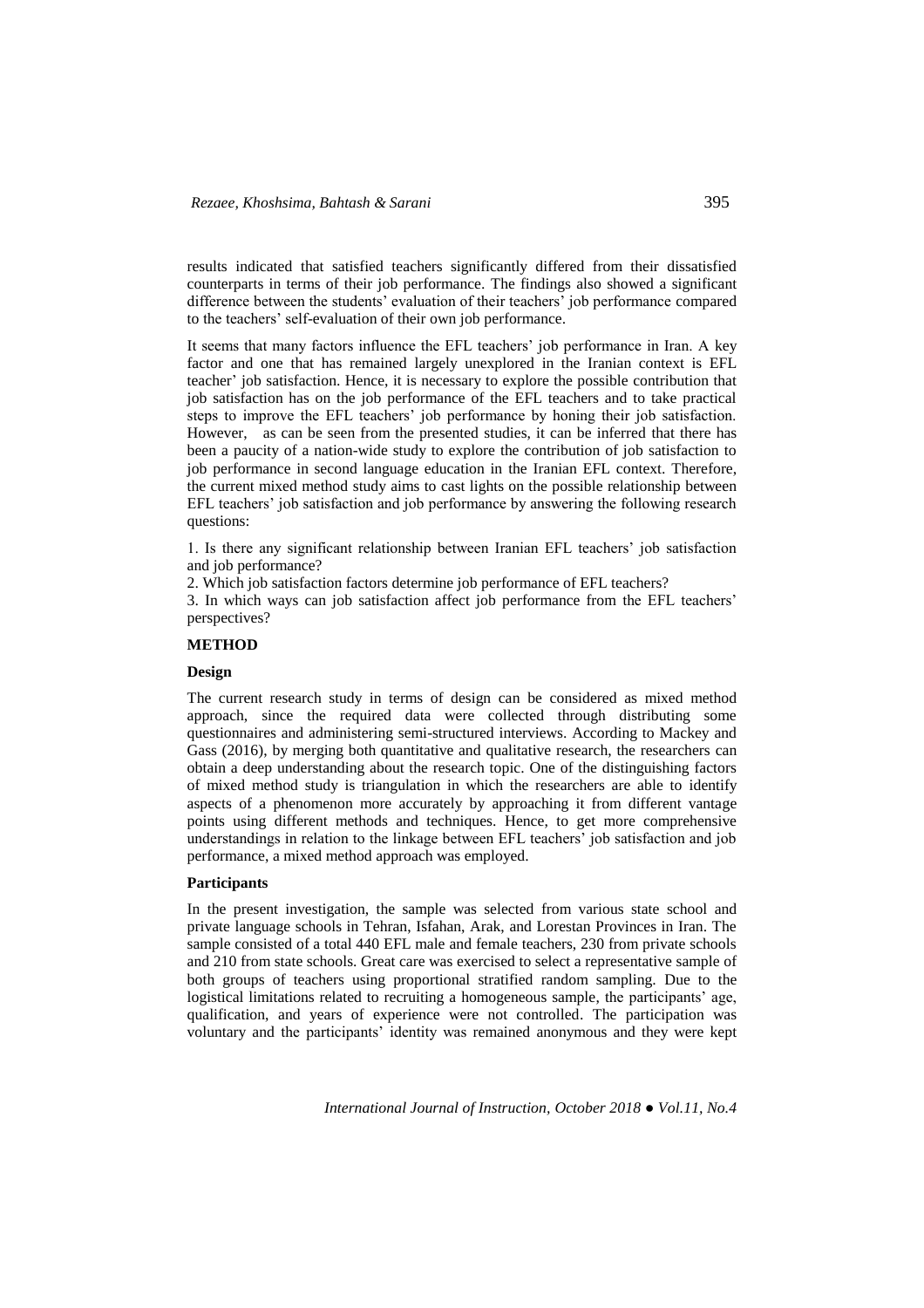informed about the findings of the research. It is worth mentioning that in the pilot study, run to measure the reliability and validity of the instruments, the questionnaires were administered to 40 EFL teachers.

### **Instruments**

The required data were gathered using the following instruments. The data of the participants' job satisfaction were collected utilizing job satisfaction questionnaire developed and validated by Spector (1985). It contains 36 statements regarding teachers' job satisfaction dimensions. In fact, the questionnaire measures diverse factors that may affect teachers' job satisfaction, including *supervision, colleagues and communication*, *working conditions, pay and benefits, work itself and operating procedures, advancement/promotion,* and *contingent rewards.* For answers to the statements of the questionnaire, a Likert-type scale including expressions with five intervals were used. It is categorized as: (1) Highly Dissatisfied, (2) Dissatisfied, (3) Undecided, (4) Satisfied, and (5) Highly Satisfied.

In order to obtain the required data regarding the participants' job performance, EFL teachers' job performance questionnaire, developed and validated by Moafian and Pishghadam (2009), were administered. The questionnaire was comprised of 49 items requiring English teachers to evaluate their job performance based on a five-point Likert scale ranging from completely disagree (1) to completely agree (5). The questionnaire gauges twelve factors concerning the characteristics of successful English teachers, including *teaching accountability, interpersonal relationship, attention to all, examination, commitment, learning boosters, creating a sense of competence, teaching boosters, physical and emotional acceptance, empathy, class attendance,* and *dynamism*.

The worthy point to bear in mind is that the questionnaires were piloted on a sample of 40 EFL teachers to estimate their reliability and validity so that they can be appropriate for the current study purposes. At first, the questionnaires were translated into Persian by an expert in translation in order to avoid potential misunderstandings on behalf of the participants. Internal consistency of the questionnaires were measured through Cronbach's alpha. Reliability for job satisfaction questionnaire (0.72) and EFL teachers' job performance questionnaire (0.92) were calculated, in turn. Based on the participants' responses, some of the statements were revised and modified. Next, regarding the face and content validity, they were given to three well-experienced university professors who have been teaching English courses at public universities over ten years to evaluate and comment on the face and content of the instruments. Totally, the professors confirmed that the instruments can be used for the present study though they commented some points and modifications on the statements. Finally, to generate evidence to construct validity of the instruments, factorial analysis of variance was carried out. In fact, the job satisfaction questionnaire and the EFL job performance questionnaire were subjected to exploratory factor analysis. In sum, the exploratory factor analyses showed that data loaded well on the intended number of factors. That is, the items had at least 0.30 minimum size for the factor load of the relevant item and it was concluded that they could be included in the final version of the instruments.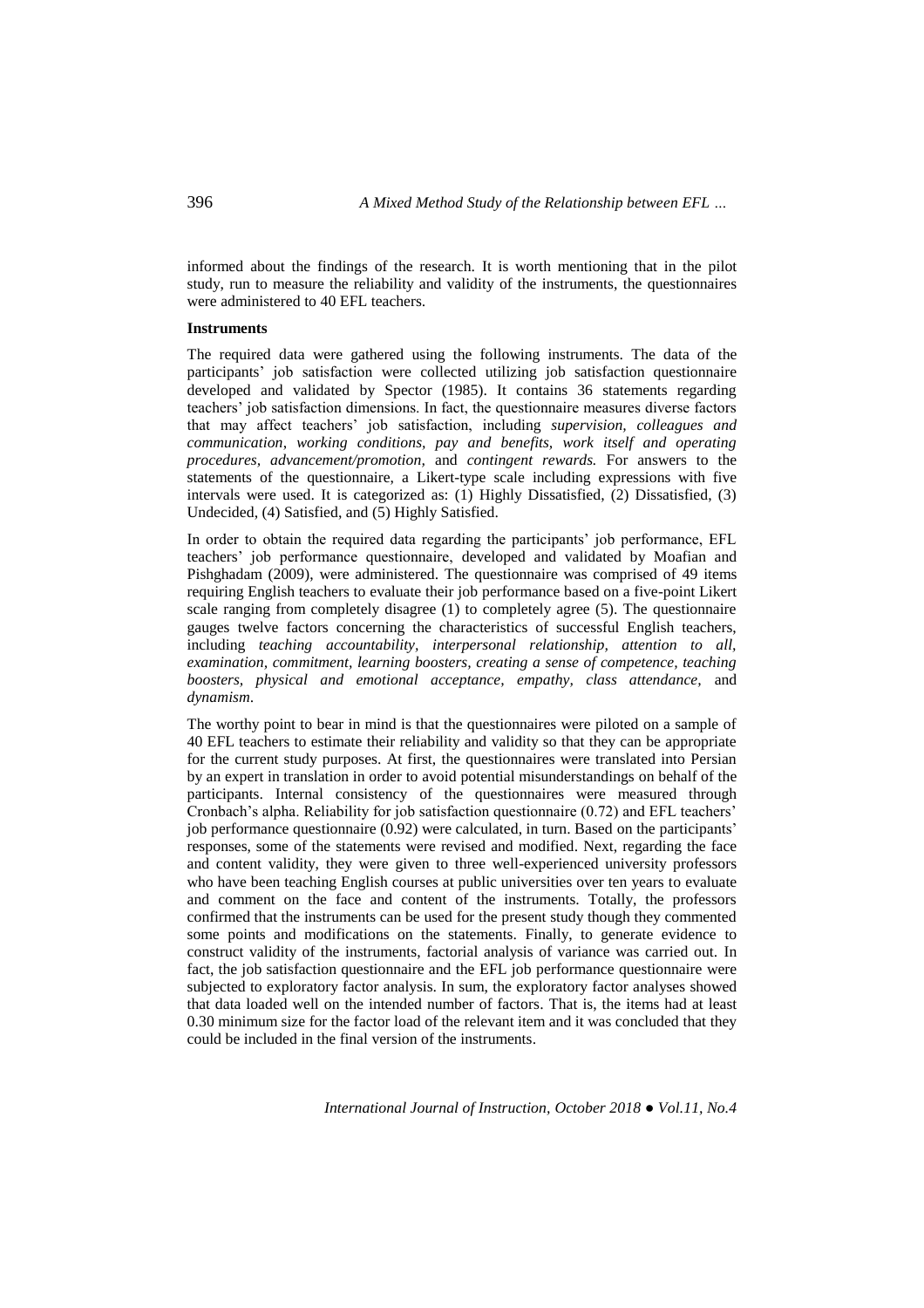Furthermore, semi-structured interviews in conjunction with items in the questionnaires were conducted after administering the questionnaires for 40 participants. The participants were selected using stratified random sampling among the participants who fill out the questionnaires. That is, 20 male teachers and 20 female teachers from state schools and private language schools were chosen. The interview not only can measure the accuracy of the obtained results of the qualitative part, but also can reveal those issues that might not be well-captured by the questionnaires (Mackey  $&$  Gass, 2016). In actuality, to triangulate the data and to make more in-depth interpretations of the data obtained from the Likert-scale questionnaire, semi-structured interviews were administered. Before an interview began, the interviewee was informed about the research topic and he/she was assured that his or her responses to the interview questions would remain confidential. It should be noted that the interviews were run in Persian so that the teachers could express their ideas with greater ease. The participants' responses were carefully recorded by a voice recorder to be meticulously analyzed and transcribed later. That is, the transcripts were independently read some times so that the researchers could make sense of them and extract the main themes.

#### **Data Collection Procedures**

As stated earlier, a mixed method study was designed and conducted to reach the desired aims. The following steps were followed, in turn. First, a pilot study of the questionnaires was conducted to examine the consistency and accuracy of the instruments in wording, content, question sequencing and bias. In fact, the aims were to test the relevance of the instruments to the setting wherein the language teachers were employed. Second, some semi-structured interviews were conducted with several language teachers after the pilot study to ascertain that all of the statements were understandable. The next stage was the administration of the adapted questionnaires to the selected sample. Job satisfaction questionnaire and EFL teachers' job performance questionnaire were given to the participating teachers and they were asked to fill out the items as accurately as possible. The participants were given enough time to answer the items in a relaxed climate. Finally, in order not to jeopardize the study's findings by exclusive reliance on one single type of data, 40 teachers were invited to take part in the semi-structured interviews. Some questions accompanying the questionnaires' items were quested to the participants. The responses were recorded through a voice-reorder carefully to be meticulously analyzed later by the researchers.

# **Data Analysis Procedures**

Since the current study gathered both qualitative and quantitative data, the analysis processes were also governed by the two approaches. In the quantitative section, in order to provide answers to the first two research questions, common descriptive statistics as well as the inferential statistical methods, including Pearson correlation analysis and multiple regression analysis were run using SPSS version 23. In fact, to inspect the correlation between the EFL teachers' job satisfaction and their job performance Pearson correlation analysis was used. Further, multiple regression analysis was utilized to perceive how much of variance in the EFL teacher's job performance can be explained by the dimensions of job satisfaction. Regarding the qualitative data, the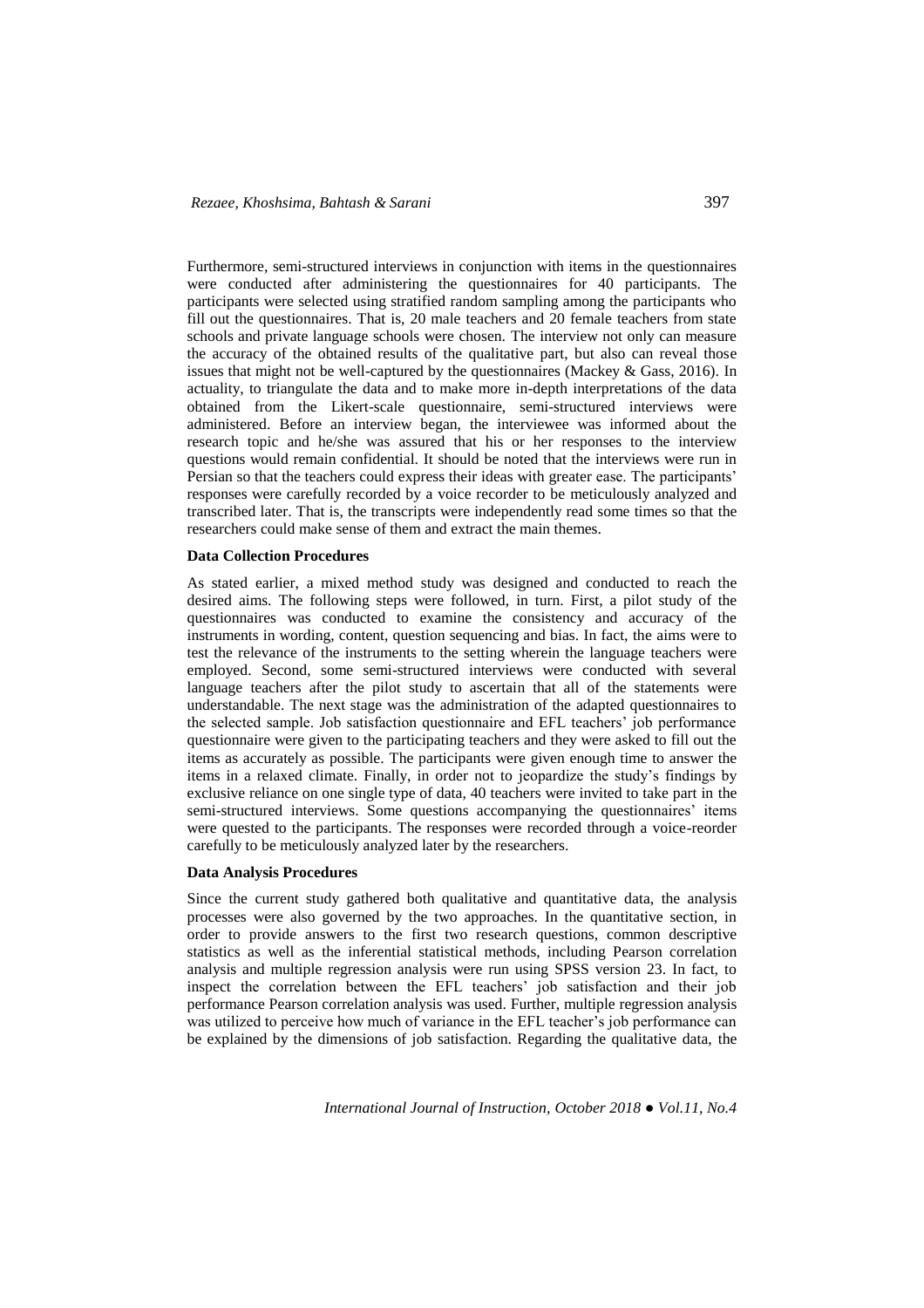398 *A Mixed Method Study of the Relationship between EFL …*

EFL teachers' accounts were used to form patterns and categorize the major themes (Strauss & Corbin, 1998). The current study, in fact, employed content analysis to analyze the qualitative data gathered through semi-structured interviews. To this aim, the content of the interviews was examined carefully and themes were identified and presented.

### **FINDINGS**

In the present section, the results for each question are reported in detail.

### **Results of Normality of the Data**

In order to examine if the data meet the requirement of parametric tests, the normality assumption was checked out using Kolmogorov-Smirnov test. Concerning the normality of the collected data from the job satisfaction scale, the findings revealed that since the calculated  $p(0.62)$  was more than the significance level  $(0.05)$ , it was concluded that the data on the job satisfaction scale are normal. Concerning the sub-components of the job satisfaction scale, the calculated results are *supervision* ( $p = 0.58$ ), *pay and benefits* ( $p =$ 0.50), *promotion and advancement* ( $p = 0.64$ ), *contingent rewards* ( $p = 0.31$ ), *colleagues and communication* ( $p = 0.13$ ), *work itself* ( $p = 0.39$ ), *work conditions and operating procedures* ( $p = 0.64$ ) which were all above the significance level.

Next, to examine if the data collected from the EFL teachers' job performance questionnaire were normal, another Kolmogorov-Smirnov test was employed*.* Since the calculated p  $(0.314)$  was more than the significance level  $(0.05)$ , it was deduced that the data collected from the job performance questionnaire had the acceptable normality. In relation to the sub-components of the job performance scale, since the calculated ps, *accountability* ( $p = 0.119$ ), *interpersonal relationship* ( $p = 0.073$ ), *attention to all* ( $p = 0.073$ ) 0.400), *examination* ( $p = 0.151$ ), *commitment* ( $p = 0.114$ ), *learning boasters* ( $p =$ 0.203), *sense of competence* ( $p = 0.203$ ), *teaching boosters* ( $p = 0.400$ ), *attendance* ( $p = 0.203$ ) 0.097), *dynamism* (p = 0.400), *empathy* (p = 0.232), *emotional acceptance* (p = 0.127), were more than the significance level, it was concluded that the data are normal.

### **Results for the First Research Question**

The first research question explored if there was any meaningful relationship between the EFL teachers' job satisfaction and their job performance in Iran. Before running the Pearson Correlation, the descriptive statistics of job satisfaction and job performance were calculated and reported in Table 1. As seen, for the EFL teachers' job satisfaction, M (79.90) and SD (15.54), and job performance, M (132.02) and SD (22.34) were calculated, respectively.

Table 1

Descriptive statistics of the EFL teachers' job satisfaction questionnaire and job performance questionnaire

|                  |     | IVI                | ط⊂د   |  |
|------------------|-----|--------------------|-------|--|
| Job satisfaction | 440 | 79.90              | 15.54 |  |
| Job performance  | 440 | 120. OO<br>1.32.02 | 22.34 |  |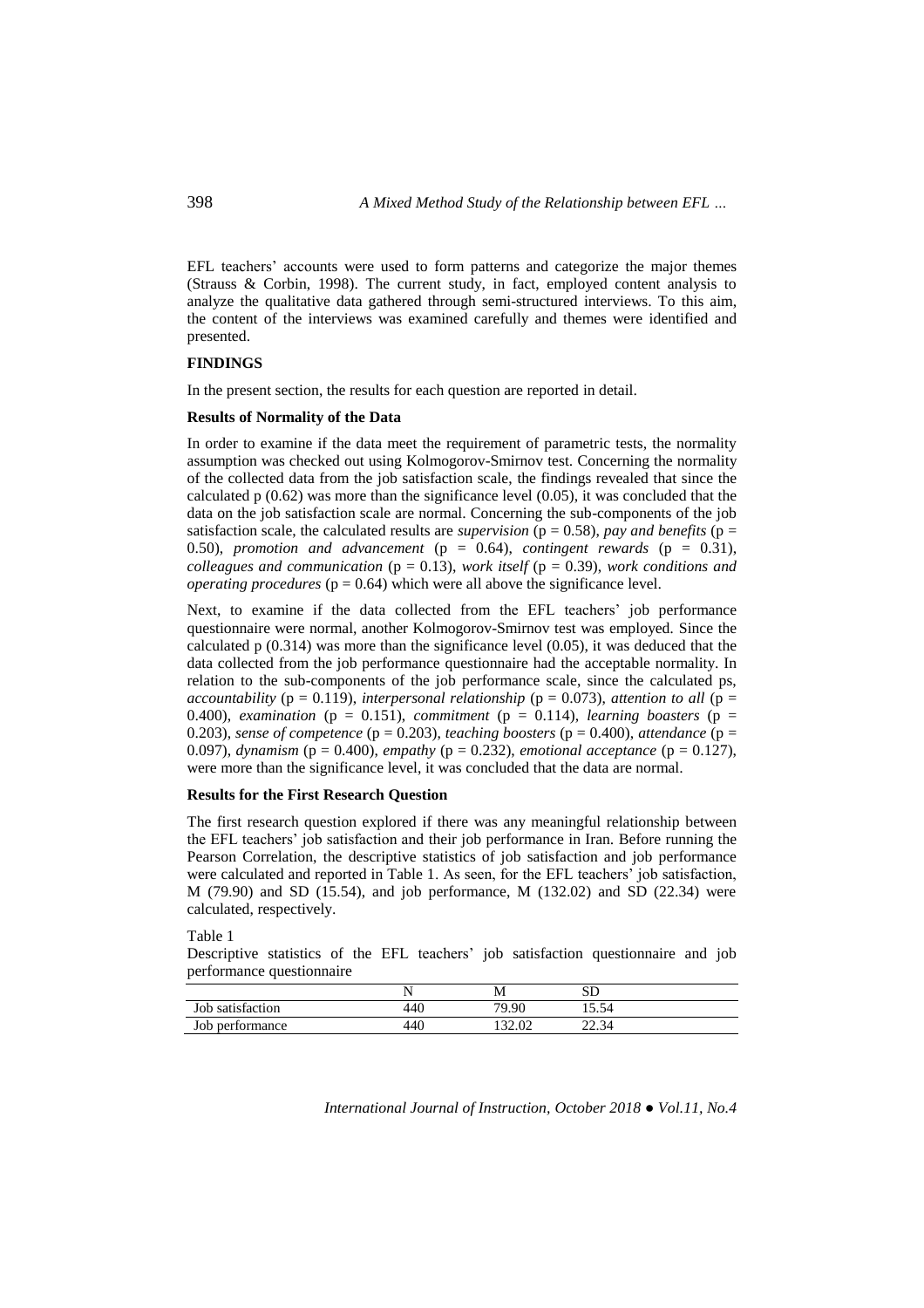Table 2 presents the relationship between the participating teachers' job satisfaction and their job performance.

The correlation between EFL teachers' job satisfaction and their job performance Correlations

|                     |                     | Job Performance |
|---------------------|---------------------|-----------------|
| Job<br>Satisfaction | Pearson Correlation | $.401***$       |
|                     | $Sig. (2-tailed)$   | .000            |
|                     |                     | 440             |
| .                   | .                   |                 |

\*\*. Correlation is significant at the 0.01 level (2-tailed).

As observed, the results of the Pearson correlation test indicate that there exists a moderate meaningful correlation between the job satisfaction and job performance with the coefficient of 40.1% ( $r = 0.401$ , Sig <0.01, N= 440). It means that the more language teachers are satisfied with their job, the more effective performance they have in English teaching.

# **Results for the Second Research Question**

Another research question dealt with how much of the variation in the EFL teachers' job performance could be attributed to factors composing the job satisfaction. The multiple regression analysis was run to assess the influence of the job satisfaction factors on the participants' job performance.

#### Table 3

Table 2

The multiple regression analysis for verifying the effects of EFL teachers' job satisfaction dimensions on job performance

| Model      | Sum of Squares | df  | Mean Square | Sig.       | DΖ   | D <sup>2</sup> |
|------------|----------------|-----|-------------|------------|------|----------------|
| Regression | 52911.189      |     | 10582.238   | 27.644 000 | 0.24 |                |
| Residual   | 166136.584     | 434 | 382.803     |            |      |                |
| Total      | 219047         | 439 |             |            |      |                |

As seen in Table 3, the examination of meaningfulness based on ANOVA analysis reveals that the regression analysis for this question is meaningful ( $F = 27.644$ , Sig= 0.001). In the current analysis, since the value of  $R^2(0.24)$  is significant, it can be concluded that the dimensions of the job satisfaction have meaningful impact on the EFL teachers' job performance. The next step is to determine the factors which have the highest impact on job performance in the EFL teachers.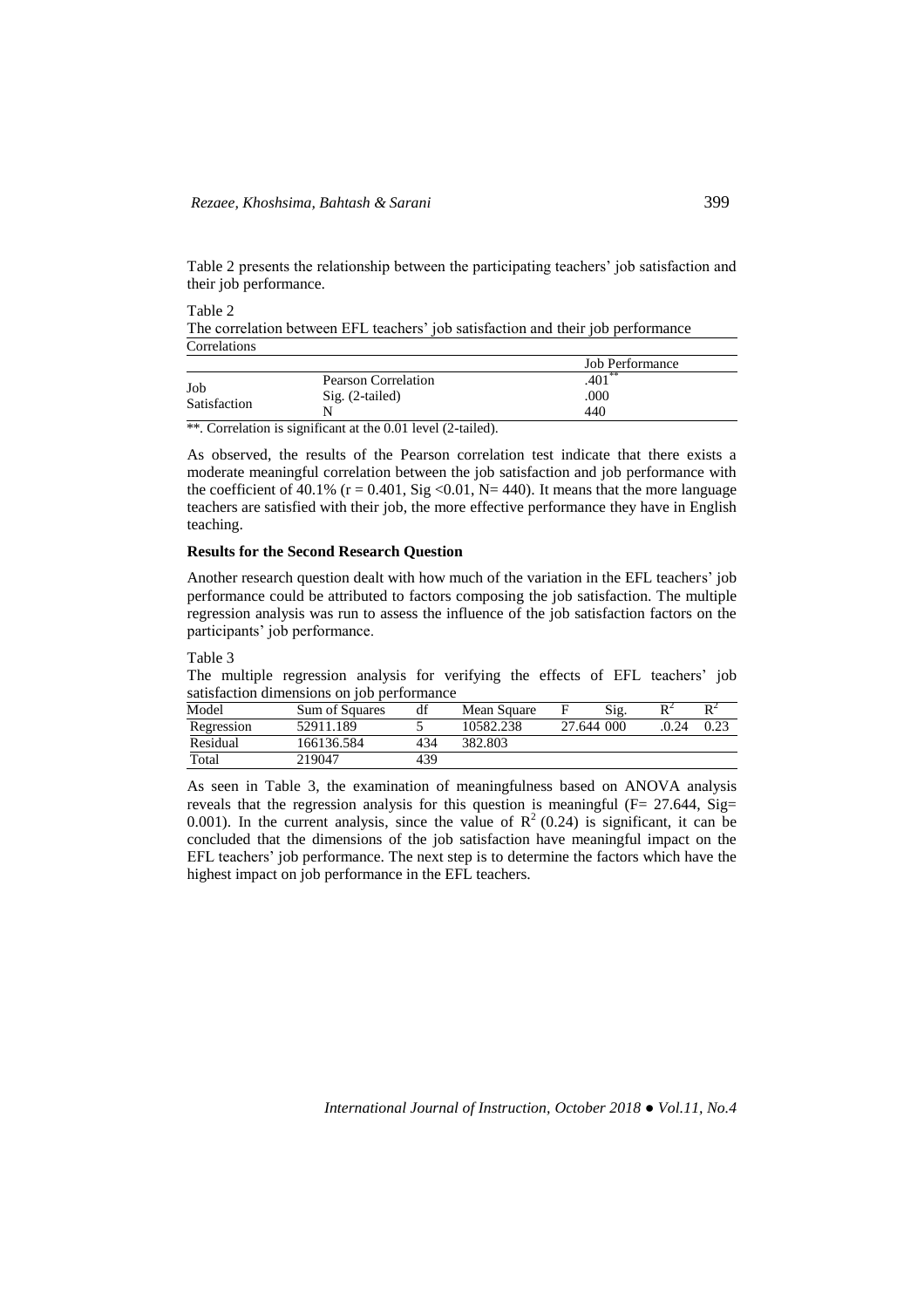|                                                  | Unstandardized<br>Coefficients |            | Standardized |       |      |  |
|--------------------------------------------------|--------------------------------|------------|--------------|-------|------|--|
|                                                  |                                |            | Coefficients |       |      |  |
| Dimensions                                       | в                              | Std. Error | Beta         |       | Sig. |  |
| (Constant)                                       | 9.04                           | 4.96       |              | 18.21 | .001 |  |
| Pay and Benefits                                 | 2.67                           | .49        | .30          | 5.42  | .001 |  |
| Contingent rewards                               | 2.10                           | .44        | .28          | 4.74  | .001 |  |
| Work conditions/Operating principles             | 1.38                           | .32        | .24          | 4.20  | .001 |  |
| Supervision                                      | 1.35                           | .43        | .17          | 3.09  | .001 |  |
| Advancement/Promotion                            | .96                            | .38        | .14          | 2.50  | .001 |  |
| **p<0.001<br>Dependent variable: Job performance |                                |            |              |       |      |  |

The multiple regression analysis for EFL teachers' job satisfaction dimensions

Table 4 shows the job satisfaction factors that influence the EFL teachers' job performance. As  $R^2$  coefficient displays, 24 % of the variance in the EFL teachers' job performance can be accounted for by the job satisfaction dimensions. The regression model indicates that the impact of the job satisfaction factors on job performance is valid (with  $F = 9.04$ ;  $p = 4.96$ ). According to beta values, the EFL teachers' job satisfaction is mostly affected by *pay and benefits*  $(\beta = 30, p = 0.5.42)$ , *contingent reward* ( $\beta = 0.28$ ,  $p = 4.47$ ), *work conditions and operating principles* ( $\beta = 0.24$ ,  $p =$ 4.20), *supervision* (β = 0.17, p = 3.09), *advancement/promotion* (β = 0.14, p = 2.50). That is, pay and benefits, contingent rewards, work itself, supervision, advancement/promotion have the highest influence on job performance of the participants, in order. It should be highlighted that *colleagues and communication* and *work itself* dimension do not have a remarkable effect on the participants' job performance.

### **Results for the Third Research Question**

One part of the current study was concerned with the influences of the EFL teachers' job satisfaction on the job performance. Indeed, it was investigated to reveal in which ways the job satisfaction can affect job performance from the EFL teachers' perspectives. In responding to this question, because of space limitation, the words of only five participants will be presented. For example, one female teacher at a private language school commented that:

*"I think the effects of teachers' job satisfaction on job performance is clear. I mean, when you are not satisfied with your job, you cannot truly do your responsibilities. For example, when you teach in an institute where the principle doesn't have a degree in TEFL and doesn't have a correct understanding about English education, when you work a lot and you don't earn high, when you are hardworking and the promotion is not really equitable, you cannot teach and perform in an effective way*.*"*

### She added more that:

*"I think that the underlying reasons of teachers' dissatisfaction should be removed. In my eyes, to solve the dilemma, the payment should be increased, the promotions and* 

*International Journal of Instruction, October 2018 ● Vol.11, No.4*

Table 4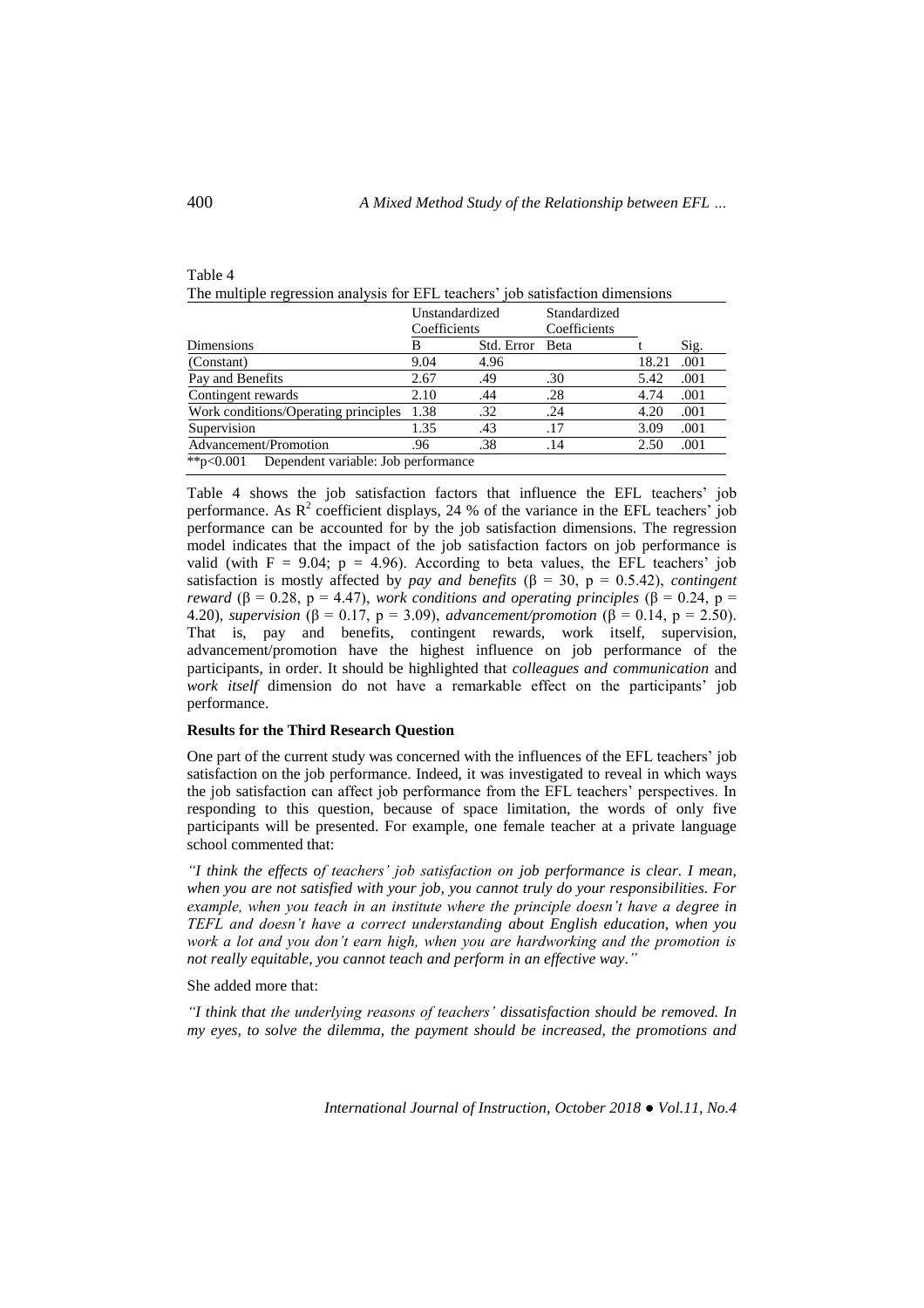*rewards should be raised, and the language schools should be managed by qualified principals. I really wish that these problems can be removed and I can teach English with pleasure*.*"*

One male teacher in a state school remarked that:

*"Since I am not satisfied with the current conditions in my job, I cannot enhance my work effectiveness though I would like to do my duties well. Honestly, I don't feel satisfied with my occupation and this dissatisfaction has negatively influenced my organizational performance. For instance, since the salary system in the Ministry of Education is really unfair, it has made me lose my motivation and courage to improve my career performance, to enhance my professional knowledge, and to assign required more time to my students' educational problems"*.

#### He added further that:

"*The education system, as you know, revolves around political than educational issues. I mean, the politics is content and the education is margin. If fact, most of the managers at diverse levels are selected according to political mafia. All people know that factionalism have dragged all the sectors of the education into corruption. In that demotivating climate there remains no motivation and interest to make improved job performance*. *Working condition, I feel, should be charming and facilitative to make the language teachers feel satisfied and, consequently, do their responsibilities efficiently".* 

Regarding the influences of job satisfaction on job performance, a male teacher in Iran Language Institute (ILI) commented that:

*"To me, working in ILI is not interesting and enjoyable. I have to teach a couple of books in a semester and to run large classes. Instead, the salary that I earn is not really enough to meet the ends of my life. The promotion system is not working fairly. I mean, there is not worthy advancement in my job. Truly speaking, I'm not satisfied with the working conditions where you are obliged to act as robot and follow the rules imposed on you by the ILI officials".*

# He stated further that:

*"It is clear-cut that job satisfaction and motivation can impact English teachers' job effectiveness. If the officials of ILI take some steps to increase the job satisfaction among instructors, to be sure, the teachers' organizational performance gets improved soon. Put it in a nutshell, there is a mutual relationship between employees' job satisfaction and job performance. They rise hand in hand together".*

A female teacher in a state school answered the question in relation to the effects of job satisfaction on her job performance in this way:

*"Where you are working in a system which is top-down. By top-down, I mean, I am obliged to pursue the curricula which is written and sent to us by the policy-makers in Teharn. I don't have any freedom in my job and, therefore, I don't enjoy English*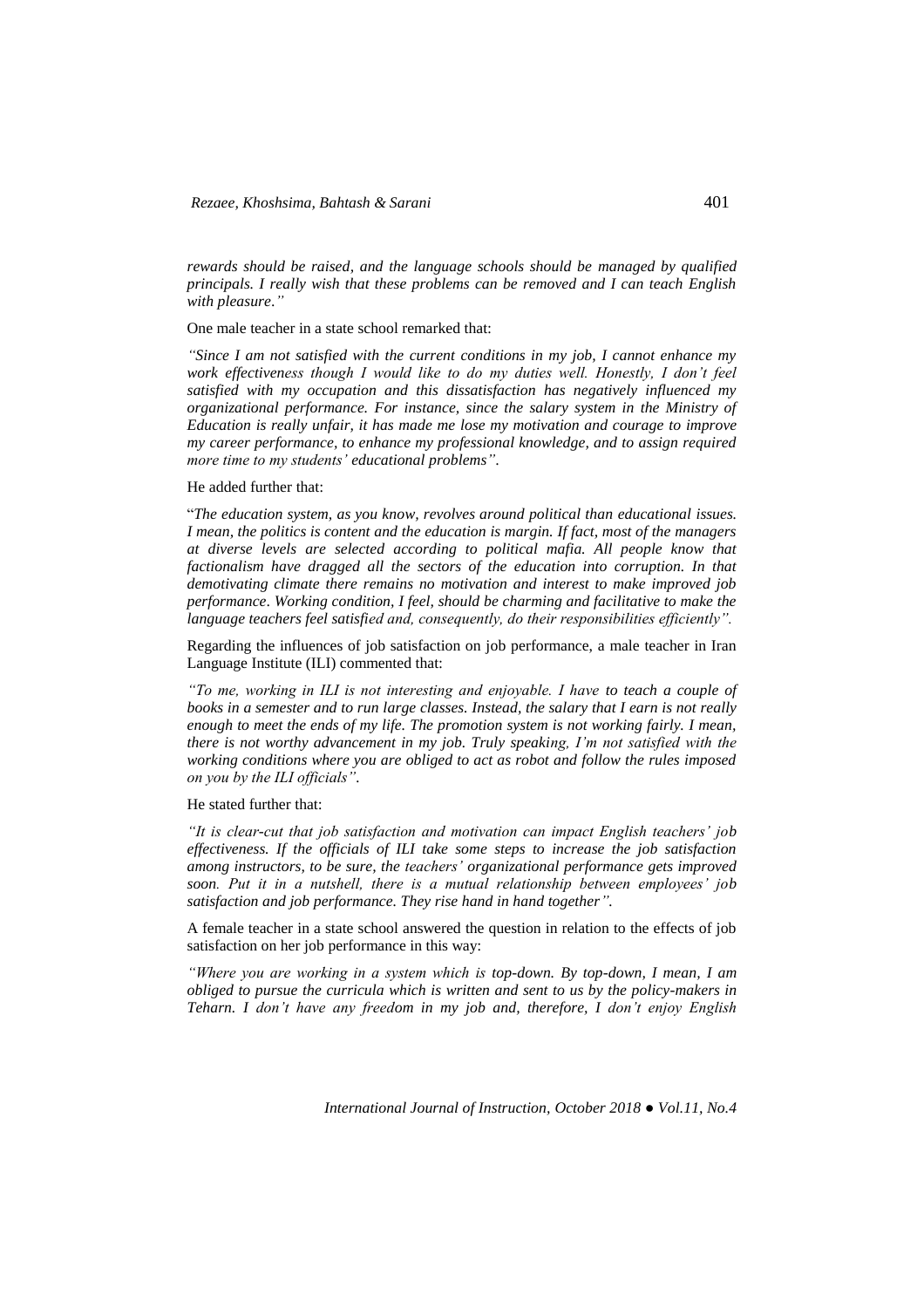*teaching. More importantly*, *since I cannot employ my creativity in my career, not only is it boring to me but it also makes me not do the duties well".*

She also looked at the issue in a social perspective:

*"I think since my job is not appraised and valued by the government and society, I am not willing to put my primary time and energy in education system. That is to say, I have lost my value and position in the society. Therefore, I am not satisfied with my job and, accordingly, I am not functioning well. In fact, I look at English teaching as a second job".* 

At last, a female teacher in a state school noted that:

*"I do my best to teach English in high quality. However, it should be said that there are some big drawbacks in the education system which has made me feel dissatisfied with my job. The teachers who feel really committed and perform their job well, they are not appraised by the Ministry of Education. This has really negatively affected my job performance. When a supervisor observes and evaluates your job, she doesn't pay attention to the quality of your performance. I mean, the qualified and disqualified teachers are seen by the same eyes*."

She added more that:

*"I think one of the major reasons of dissatisfaction and poor performance among Iranian language teachers traces back to the fact that the students no longer are ready*  and eager to learn. I mean, they do not put the educational affairs before the other *affairs such as playing with cell phone. In brief, I strongly believe that the problems making the teachers feel dissatisfied should be removed if the aim is to improve the quality of education by means of the teachers*.*"*

Overall, it can be deduced from the words of the participants that the performance of the Iranian language teachers have been negatively affected by their job satisfaction.

## **DISCUSSION**

In the discussion part, the findings are discussed, the possible reasons behind the results are presented, and finally, the results are compared and contrasted with some relevant previous studies. The first research question examined whether there was any significant relationship between the EFL teachers' job satisfaction and job performance. Running Pearson correlational analysis indicated a meaningful moderate correlation between the job satisfaction of the EFL teachers and job performance. As shown above, the value of coefficient ( $r = 0.401$ , Sig < 0.01, N= 440) revealed that the relationship between the two variables is, to some extent, positive and significant. According to the findings, it may be claimed that the EFL teachers who are satisfied with their job perform more effectively and those who feel dissatisfied do not act well.

The possible reason behind the findings may be ascribed to the fact that there is a cause and effect relationship between EFL teachers' job satisfaction and job performance. It is not rational to expect that the teachers act functionally, when they are not motivated and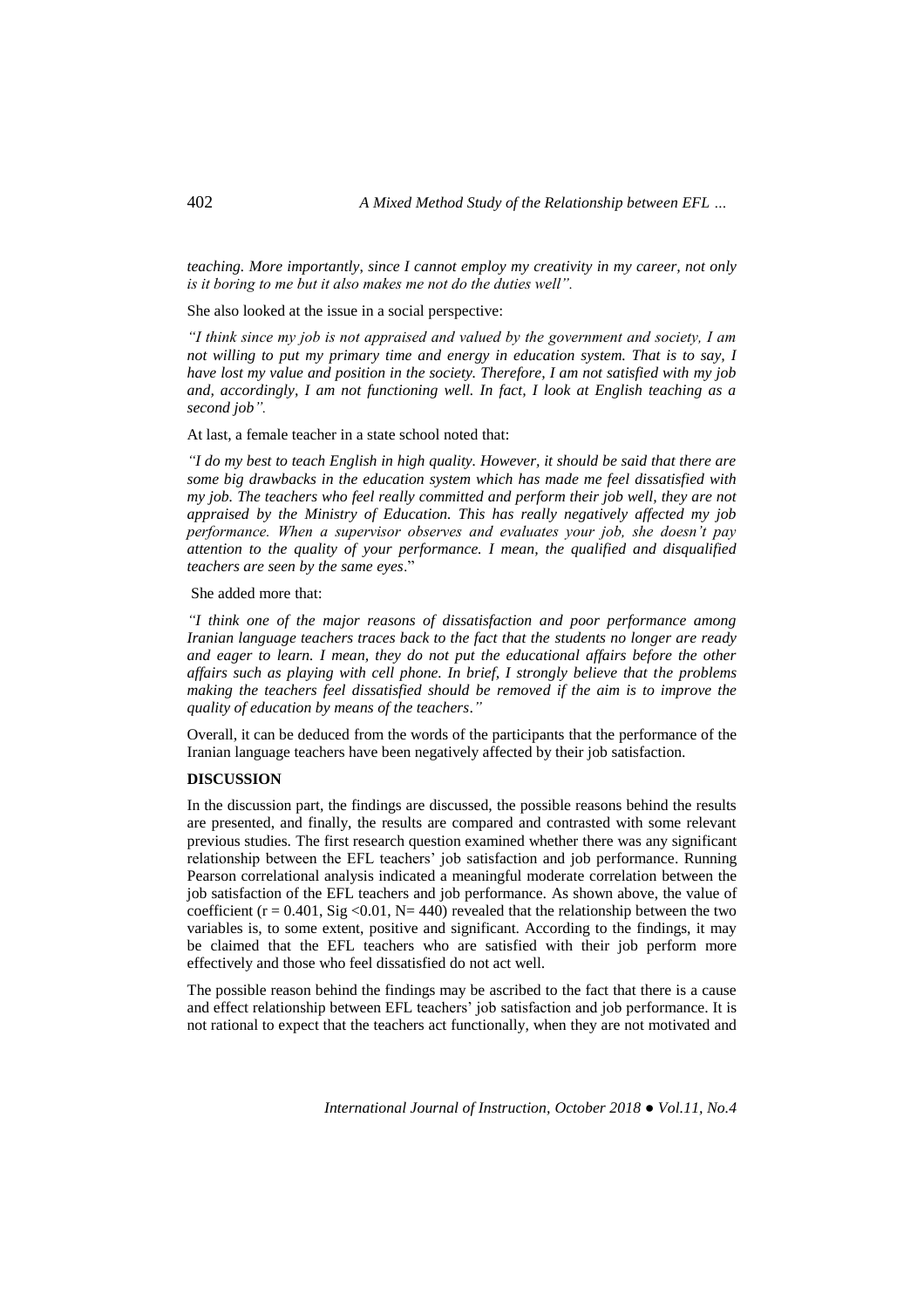satisfied with their job. Attempts to improve performance in schools will be more meaningful if the aspects of teachers' job satisfaction is seriously taken on board. It is an undeniable truth that if teachers in an educational organization are motivated, they will perform more efficiently and effectively (Mbua, 2003). When serious and constructive steps can be taken by the government to improve teachers' job satisfaction, make regular and fair salary payments for teachers, provide proper housing for teachers, and enhance teaching facilities, it can be suggested that the teachers can perform their responsibilities effectively. In sum, it can be assumed that EFL teachers' job satisfaction leads to improved performance. That is, when English teachers are contented with their job, the level of job performance increases when other factors remain constant.

The study lends support to Ostroff's (1992) finding that there is a strong relationship between job satisfaction and job performance at the organizational level. The results of this study are also in line with those of Fernet, Austin, Robert, and Vallerand (2012) who found that work motivation played a significant role in employee functioning. They argued, indeed, "by promoting optimal motivation, schools and other organizations could benefit from additional strategies not only to attract dedicated employees but also to sustain their commitment and psychological health" (p. 226). In addition, the results of the current study are in accordance with Imran, Arif, Cheema, and Azeem' s (2014) study investigating the relationship between job satisfaction, job performance, attitude towards work, and organizational commitment in teaching staff in Pakistan. Their results indicated that there was a strong positive relationship between job satisfaction and performance as well as there existed a significant positive linkage between organizational job performance and attitude toward the work. Considering the results of this study, which included a large sample of EFL teachers, we were convinced to conclude that job satisfaction/dissatisfaction plays a significant role in English teachers' job performance in Iran.

Another research question wanted to unveil which job satisfaction factors have the most explanatory power to constitute variations in EFL teachers' job performance. In answering this research question, we drew on the results from the multiple regression analysis. According to the findings offered in the previous section, it was revealed that the EFL teachers' performance is mostly affected by *pay and benefits*, *contingent reward*, *work conditions and operating principles*, *supervision*, and *advancement/promotion*. However, it was found that *colleagues and communication*  and *work itself* dimensions did not have a remarkable effect on the job performance of the participants.

It is logical to argue that the lack of salary satisfaction decreases job satisfaction, job performance, motivation and increases absenteeism and turnover intentions (Stanley, 2005). Moorhead and Griffen (2007) contend that equitable and fare salary treatments among employees along with ensuring job security can promote job satisfaction and job performance. Concerning the supervision facet, the productivity and performance can be improved with qualified managerial actions and supervision. Indeed, Sajuyigbe, Olaoye and Adeyemi (2013) noted that recognition of the achievements by the principals can lead to higher job satisfaction and improved job performance. Working conditions and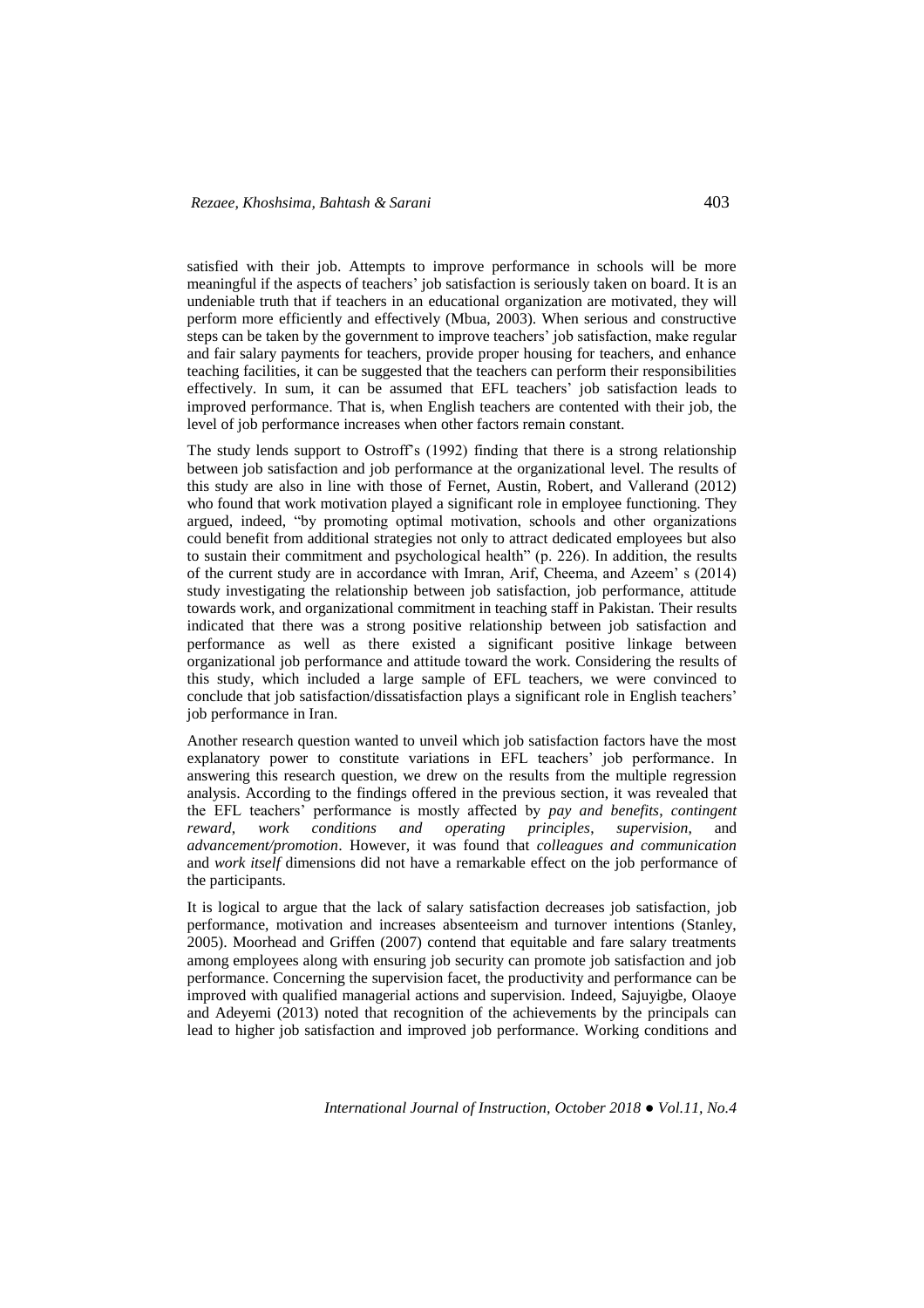operating principles can likely have a significant impact on job satisfaction and performance when, for example, the working conditions are either extremely good or extremely poor, the performance will be affected negatively. It seems that teachers derive satisfaction from teaching when the conditions are interesting and challenging. Robbins (2003) argues that under conditions of moderate challenge, most employees will experience pleasure and satisfaction. Finally, teachers expect their jobs to provide them with opportunities to be promoted to new and challenging positions. When the promotion system is not fair and equitable, it may cause the hard-working teachers to lose their courage to continue on the right road.

The results of the current study are in line with Kohli and Deb's (2008) findings that factors such as values, attitudes, perceptions, leadership, competencies, motivation, and feedback of employer on employee performance have great impact on individual employee's job performance. Further, the findings back up the study done by Usman (2004) revealing that there is a statistical significant relationship between teachers' job satisfaction and job performance. The regression results, further, indicated that living and working conditions as well as supervision such as by school heads have greater influence on teachers' job performance than the other predictors. Overall, it can be deduced that the more satisfied the EFL teachers are with their job, the improved performance they will have in school.

The final research question explored how the teachers' job satisfaction can affect their job performance from the EFL teachers' perspective. Put it in other words, it was searched for the effects of the job satisfaction on the EFL teachers' job performance from a qualitative perspective. Based on the data collected from the interviews, it can be reasoned that the job performance of language teachers has negatively been affected by the job satisfaction. That is, since the EFL teachers are not satisfied, they cannot perform well in the teaching profession in the EFL context of Iran.

One possible reason for the dissatisfaction and, accordingly, the weak performance of the Iranian EFL teachers may be related to the working environment in which they are teaching. In line with this proposal, De Nobile and McComic (2008) opine that working conditions have a significant positive relationship with teachers' job satisfaction, regardless of whether the school is public or private, elementary or secondary. As inferred from the voices of the participants, the efforts of the teachers do not receive enough attention on the part of the officials leading to dissatisfaction and poor performance among the teachers. As it is obvious, appreciation is a fundamental human need. Normally, employees enjoy responding to appreciation expressed through recognition of their good work and it confirms their work is valued (Spector, 2008). Hence, when language teachers and their performance are valued and praised, accordingly, their satisfaction and performance rise, and they are motivated to maintain or improve their good job performance. Another possible explanation for the lack of satisfaction with job in the EFL teachers is germane to feeling that chances for promotion are scarce in the Ministry of Education in Iran. Masanja (2013) is of the opinion that teachers' moral at work will definitely improve, when there exists a framework which clearly stipulates the progression upon completion of specific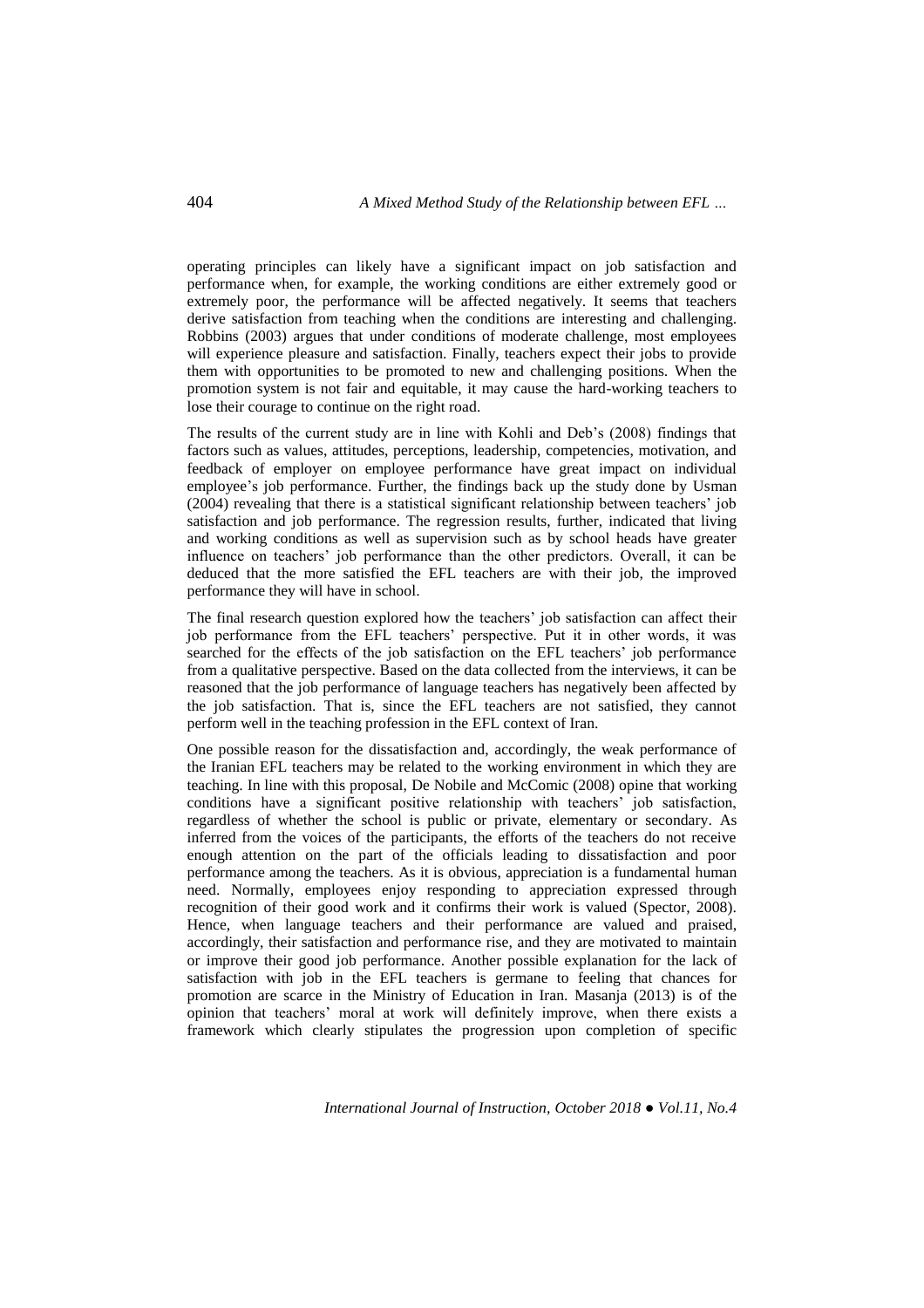responsibilities. Taken together, there is a cause and effect relationship between job satisfaction and job performance in such a way that the more satisfied a language teacher is, the more effective and efficient performance he/she has in English teaching.

## **CONCLUSION**

Schools aim to accomplish objectives which have been put up to raise the new generations to get success and happiness. The achievement of these goals is executed by the teachers worked in the schools. In reality, the education system can reach its ultimate objectives if the teachers can perform their job well. One of the factors may impact the job performance of teachers is job satisfaction. Indeed, for the success and survival of any education system job satisfaction is of vital importance. Satisfied teachers are likely the most valuable assets of any growing education system whereas dissatisfied teachers are the biggest liabilities (Soodmand Afshar & Doosti, 2016). Looking at the available literature reveals that the contributions of job satisfaction to EFL teachers' job performance has remained unexplored in a nation-wide scope in Iran. Therefore, the present study sought out to explore the correlation between EFL teachers' job satisfaction and their job performance in a mixed methods approach in some Provinces in Iran. In sum, the results indicated that there is a moderate meaningful correlation between the EFL teachers' job satisfaction and their job performance. Further, it was unveiled that dimensions of *pay and benefits*, *contingent reward*, *work itself*, *supervision*, and *advancement/promotion* appeared to be significant predictors of EFL teachers' job performance. Meanwhile, the findings of the interviews indicated that the job performance of language teachers has negatively been affected by their job satisfaction.

In accordance with the findings, some implications are presented. First, there is an urgent need for serious measures to address the problems of EFL teachers' dissatisfaction so as to enhance their job satisfaction and, accordingly, their job performance. For this to be possible, the government should take up practical steps to include policies that value teachers' effort and reward them according to how they apply their knowledge and competencies for productive activities that are consistent with the schools objectives. The government, in fact, should revise its policies regarding the salary paid to teachers. Second, since the work itself makes a crucial contribution to teachers' job satisfaction, it is necessary for the schools' officials to have an efficient strategy for maintaining and improving EFL teachers' work conditions. Concerning promotions, third, the policy makers of the education should set up a clear system of promotions that is based on qualification, educational advancement, performance and merit. Finally, the government must select the principals and supervisors based on scientific criteria so that they can set the scene for the EFL teachers' higher job satisfaction and improved job performance.

In line with the current study, some recommendations for further research are offered. It is recommended that longitudinal research should be carried out to uncover the effects of job satisfaction on job performance with the cross of time among Iranian English teachers. More studies can also explore the correlation between job satisfaction and job performance among English university teachers. In addition, it is suggested that the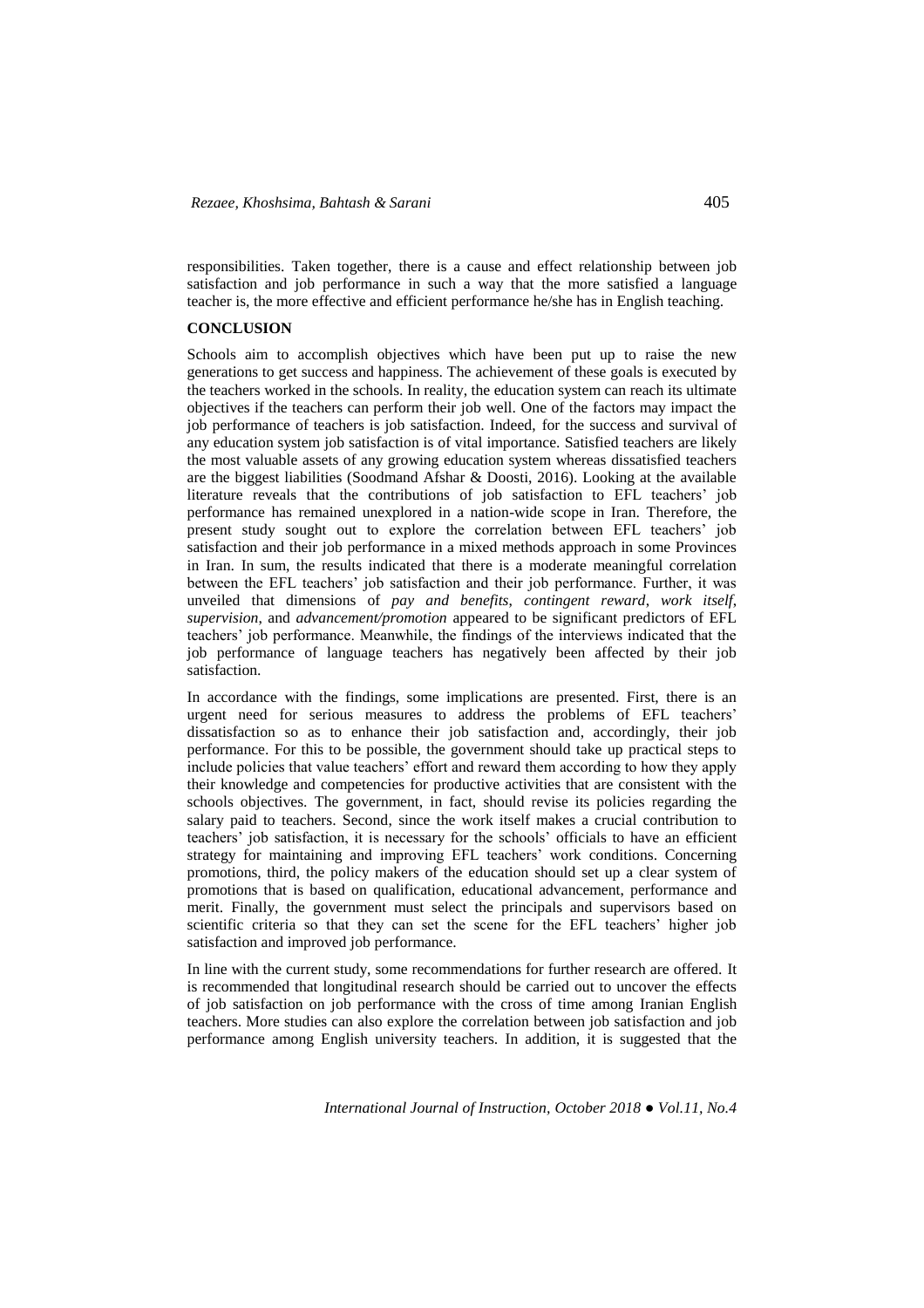406 *A Mixed Method Study of the Relationship between EFL …*

impacts of job satisfaction and its subcomponents on Iranian language teachers' job motivation, job commitment and job attitude are explored in a mixed method study. In the end, further research can be run to unveil the possible impacts of EFL teacher' satisfaction on their students' satisfaction and performance in English learning in the Iranian context.

#### **REFERENCES**

Ahmad, R.; Ing, H.E.; & Bujang, S. (2014). Relationship between selected factors of job satisfaction and job performance among workers at Palm Oil Industries in Sibu-Sarawak, Malaysi*a. International Review of Management and Business Research*, *3*(3), 1751-1766.

Armstrong, M. (2006). *Human resource management practice* (10th ed.). London and Philadelphia: Kogan Page.

Badreya, J. (2010). Job satisfaction comparisons among diverse public organization in the UAE. *Journal of Management Science and Engineering*, *4*(3), 60-79.

De Nobile, J., & McCormick, J. (2008). Job satisfaction of catholic primary school staff: A study of biographical differences. *International Journal of Education Management*, *27*(2), 135-150.

Faiborother, K. (2008). Work Place Dimensions, Stress and Job Satisfaction. *Journal of Managerial Psychology*, *18*(1), 802-818.

Fernet, C.; Austin, S.; Robert, J.; & Vallerand (2012). The effects of work motivation on employee exhaustion and commitment: An extension of the JD-R model. *Work & Stress, 26*(3), 213-229.

George, J. M., & Jones, G. R. (2005). *Understanding and managing organizational behavior* (4th ed.). New Jersey: Pearson Education, Inc.

Hackman, J. R., & Oldham, G. R. (1976). Motivation through the design of work: test of a theory. *Organizational Behavior and Human Performance*, *16*(2), 250-279.

Hackman, R. J*.* (1980). *Work Design.* Calcutta: Oxford Book Company.

Iaffaldano, M., & Muchinsky, P. (1985). Job satisfaction and job performance: A metaanalysis. *Psychological Bulletin*, 97, 251-273.

Imran, H.; Arif I.; Cheema S.; & Azeem M. (2014). Relationship between job satisfaction, job performance, attitude towards work, and organizational commitment. *Entrepreneurship and Innovation Management Journal, 2*(2), 135-144.

Jex, S. & Britt, T. (2008). *Organizational psychology: A scientific-practitioner approach* (2nd ed.). New Jersey, U.S.A.: John Wiley & Sons, Inc.

Kohli, A. and Deb, T. (2008). *Performance Management*. New Delhi: Oxford University Press.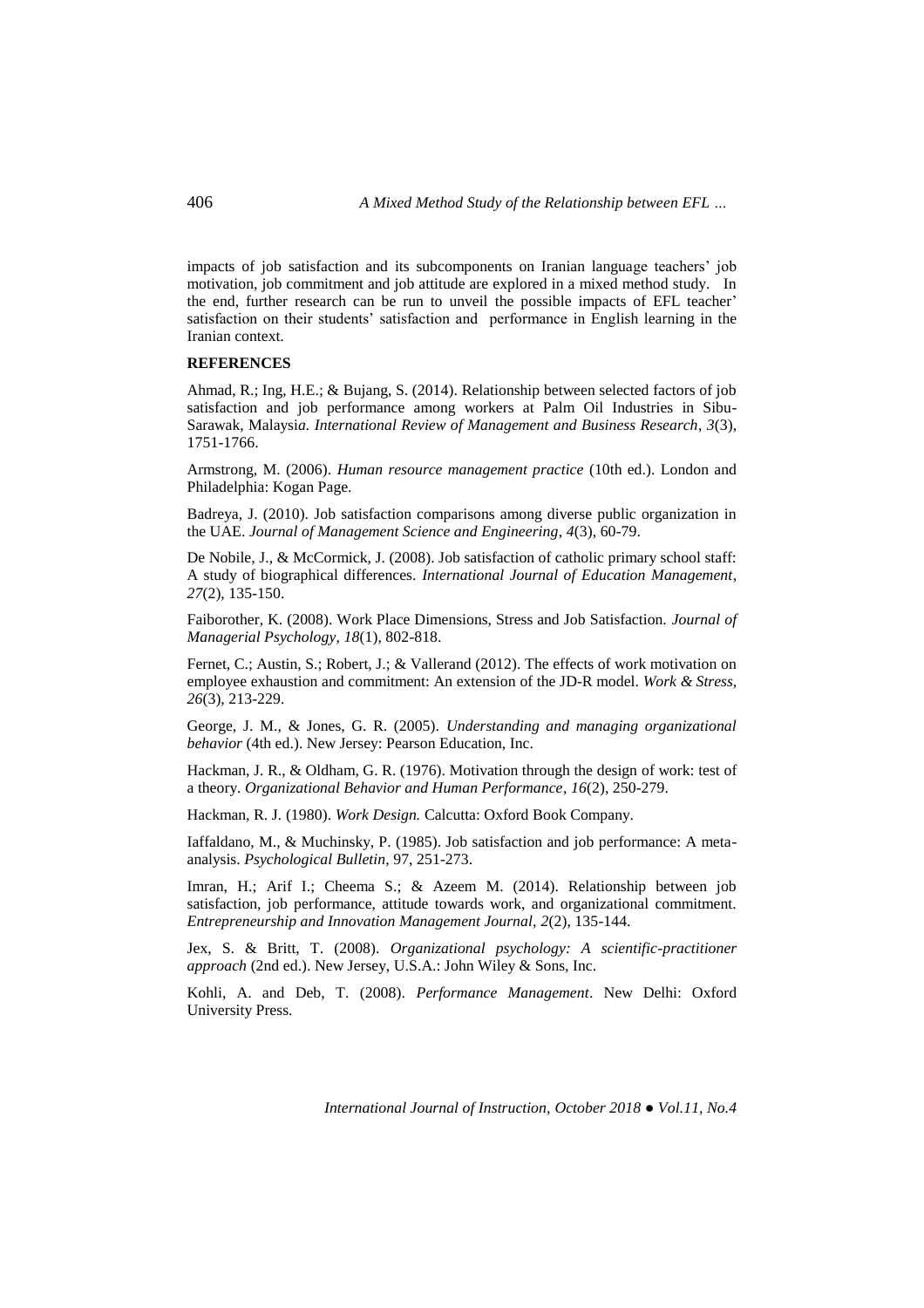Kosi, I.; Sulemana, I.; Boateng, J. S.; & Mensah, R. (2015). Teacher motivation and job satisfaction on intension to quit: An empirical study in public second cycle schools in Tamale metropolis, Ghana. *International Journal of Scientific and Research Publication*. *5*(5), 1-8.

Mackey, A., & Gass, S. M. (2016). *Second language research: Methodology and design* (2end ed.). New York: Routledge.

Masanja, S. (2013). *Effects of workplace conditions on primary school teachers' job satisfaction in Tanzania* (Unpublished Doctoral thesis). University of Dar es Salaam, Tanzania.

Mbua, F. (2003). *Educational administration: Theory and practice.* Limbe, South-West Province, U.S.A.: Design House.

Mlyuka, E. E. (2015). *The quest for teacher job satisfaction-job performance relationship in Tanzania public primary school: The case of Irigina Region* (Unpublished Doctoral Dissertation). Open University: Tanzania.

Moafian, F., & Pishghadam, R. (2009). Construct validation of a questionnaire on characteristics of successful Iranian EFL teachers. *Pazhuhesh-e Zabanha-ye Khareji, 54,* 127-142.

Moorhead, G., & Griffen, R. W. (2007). *Organization behaviour managing people and organizations.* Shanghai, China: Translation and Printing Services.

Nguni, S. (2005). *Effects of transformational leadership on teachers' job satisfaction, organizational commitment and organizational citizenship behaviour in Tanzania schools* (Unpublished PhD). Redbud University, Nijmegen Holand.

Ogundele, N., & Olarewaju, M. (2014). Teachers' job satisfaction and performance of secondary schools in Kwara State. *International Journal of Research*, *1*(11), 1129-1138.

Ostroff, C. (1992). The relationship between satisfaction, attitudes, and performance: An organizational level analysis. *Journal of Applied Psychology, 77*(6), 963-974.

Peng, Y. P. (2014). Job satisfaction and job performance of university librarians: A disaggregated examination. *Library & Information Science Research, 36,* 74-82.

Rashidpoor, M. (2000). *Correlation analysis of organizational commitment and job performance of calculating organization personnel*. Unpublished MSc. Thesis, Governmental Management Education Center.

Robbins, S. (2003). *Organizational behaviour concepts, controversies, application*, (8th ed.) New Jersey, U.S.A.: Prentice-Hall International.

Sajuyigbe, A. S*.;* Olaoye, B. O.; & Adeyemi, M. A. (2013). Impact of rewards on employees' performance in a selected manufacturing companies in Ibadan. *International Journal of Arts and Commerce, 2*(2), 25-35.